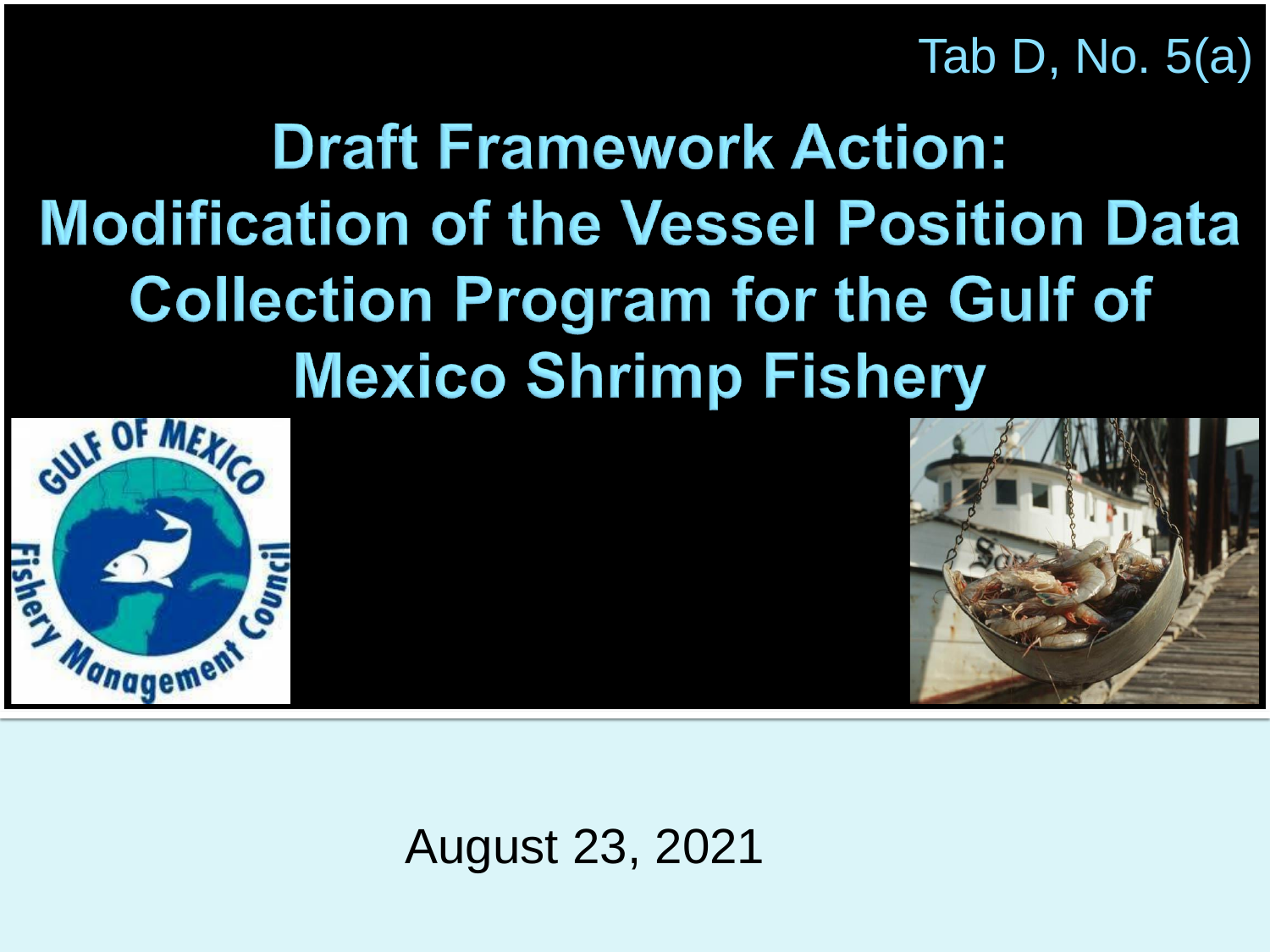#### **Purpose and Need Statements**

- The purpose of this action is to transition from the expired 3G cellular electronic logbook program to a system that would maintain the Council's and NMFS's scientific ability to estimate and monitor fishing effort in the Gulf of Mexico shrimp fishery while minimizing the economic burden on the industry to the maximum extent practicable.
- The need is to base conservation and management measures on the best scientific information available and to minimize bycatch to the extent practicable, as required by the Magnuson-Stevens Fishery Conservation and Management Act, and minimize interactions with protected species as required by the Endangered Species Act.

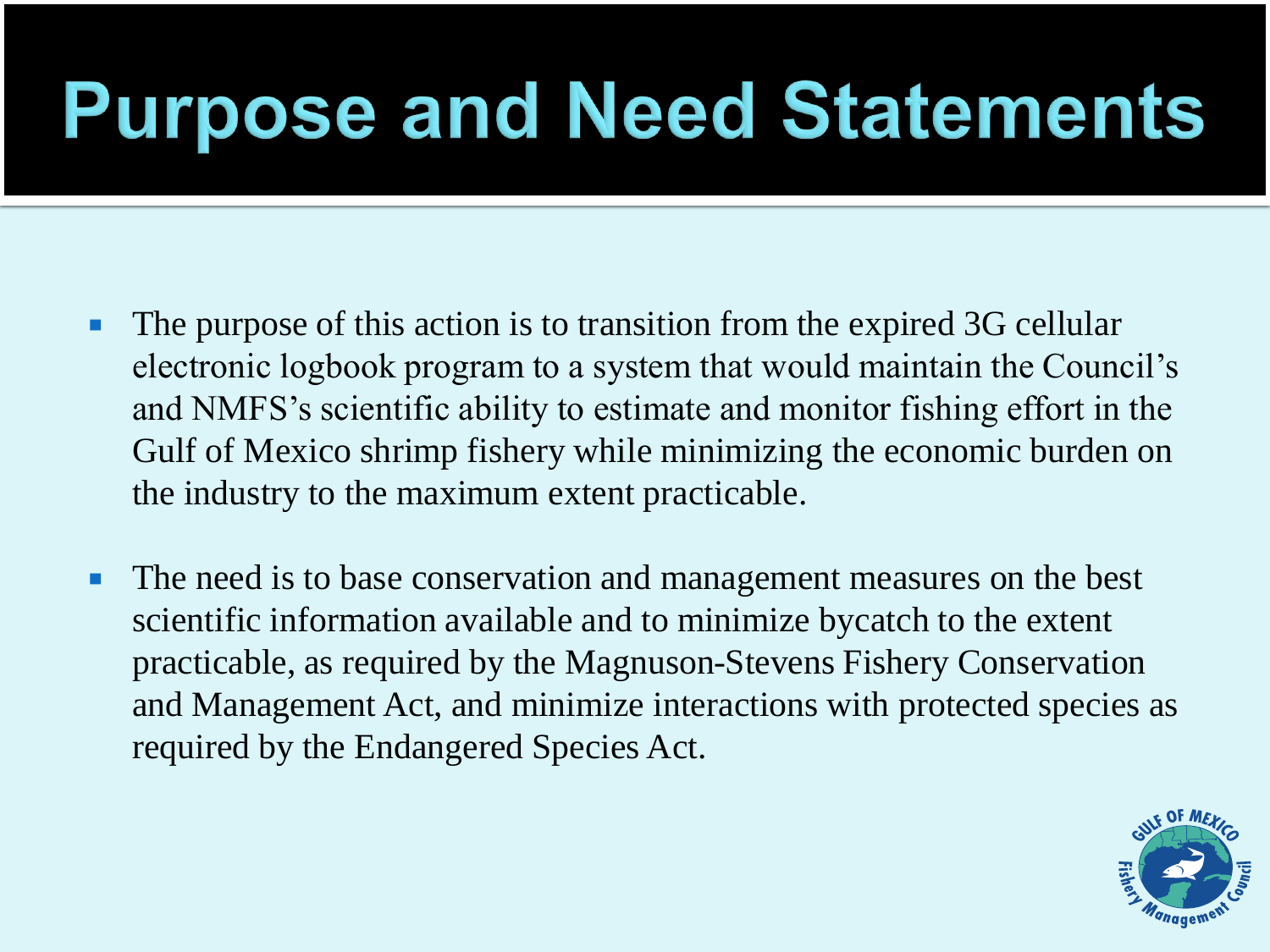# **Background**

- The 3G cellular network expired in December 2020, which was used for transmission of data from cellular electronic logbook units (cELBs).
- Even though the data can no longer be transmitted via 3G cellular networks, the hardware devices onboard vessels can still collect and store effort data, as long as they are still functioning.
- **Through this framework action, the Council is exploring alternatives to the** cELB program in order to continue the estimation of effort in the shrimp fishery, which will assist in conducting annual shrimp stock assessments, estimating bycatch of other species for use in other species' assessments, and monitoring the sea turtle and juvenile red snapper bycatch thresholds.

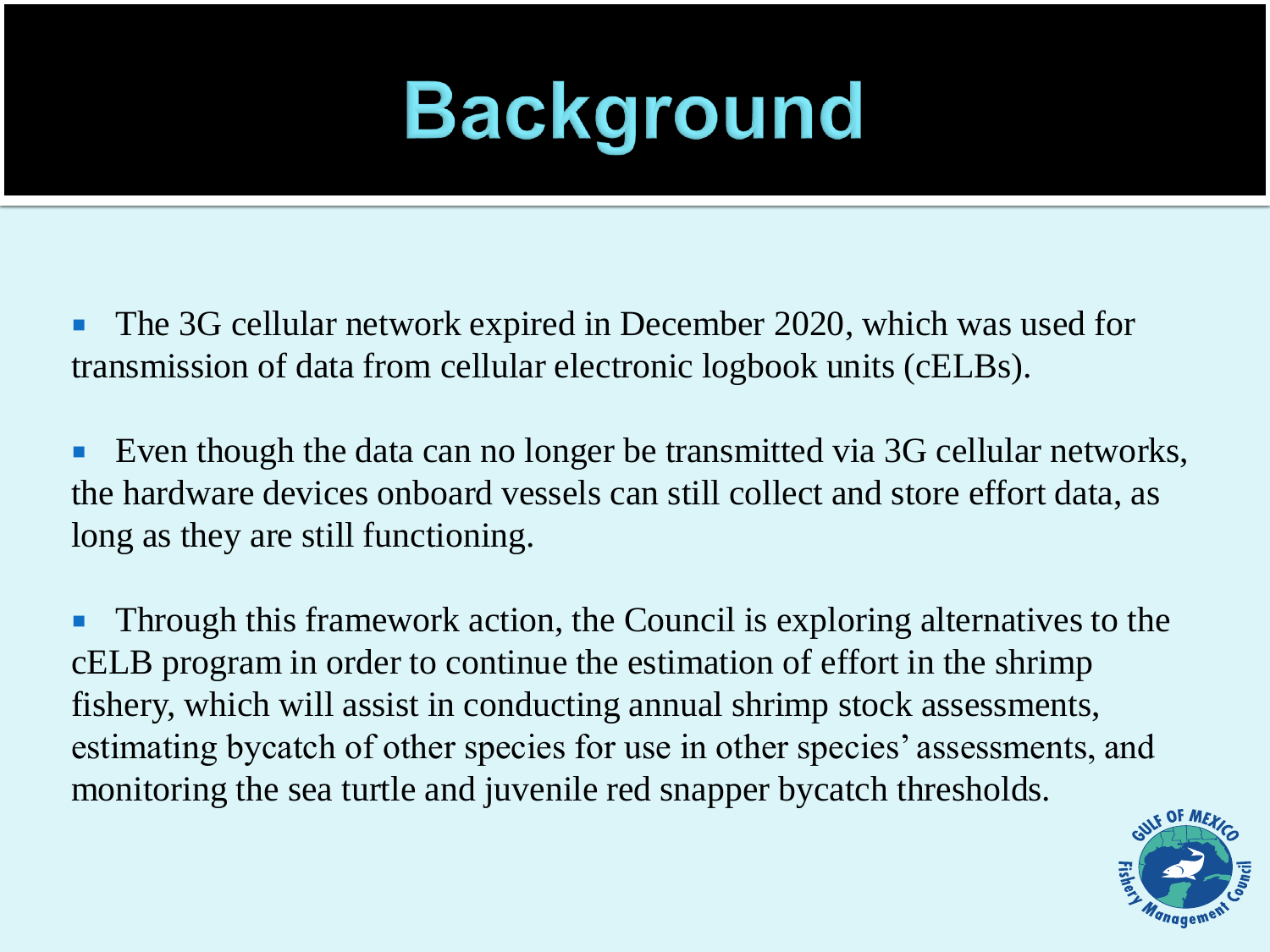Modify the Method Used to Collect Vessel Position Data for the Gulf of Mexico Shrimp Fishery

• Note: The types of data and amount/timing of data collection would not vary between alternatives. Consistent with current requirements, the permitted vessels selected to participate must also provide the National Marine Fisheries Service (NMFS): the size and number of shrimp trawls deployed for each set, and the type of bycatch reduction device (BRD) and turtle excluder device (TED) used in the nets. Compliance with these requirements and the requirement to submit vessel position data is required for permit renewal.

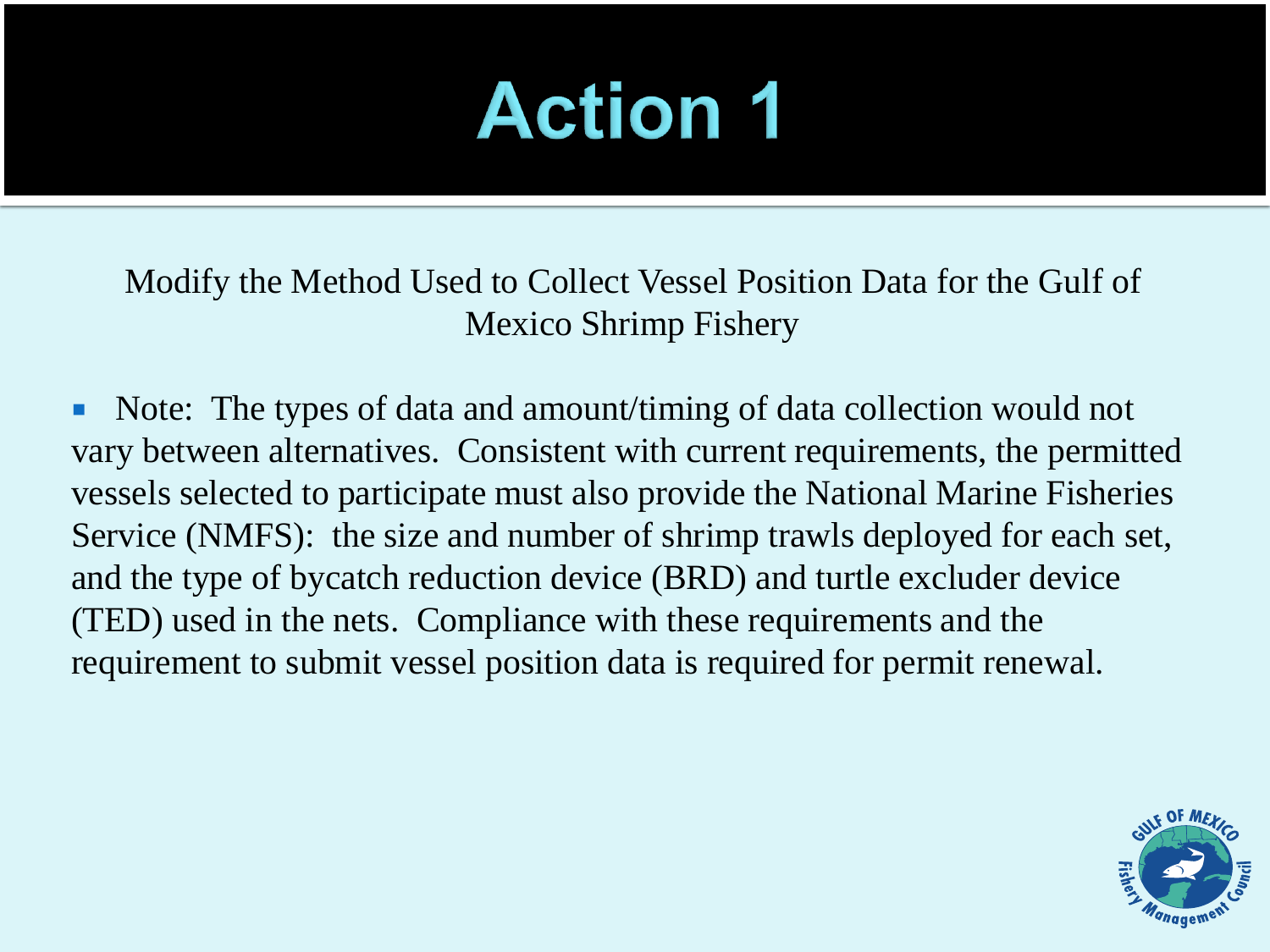Modify the Method Used to Collect Vessel Position Data for the Gulf of Mexico Shrimp Fishery

**Alternative 1:** No Action - Maintain the current method to collect vessel position data through the cellular electronic logbook units supplied by the NMFS. Prior to December 7, 2020, the owners or operators of selected vessels were responsible for the cost of cellular service necessary to transmit the data. Currently, because 3G cellular transmission is no longer possible, the NMFS will collect the memory cards from the units via mail.

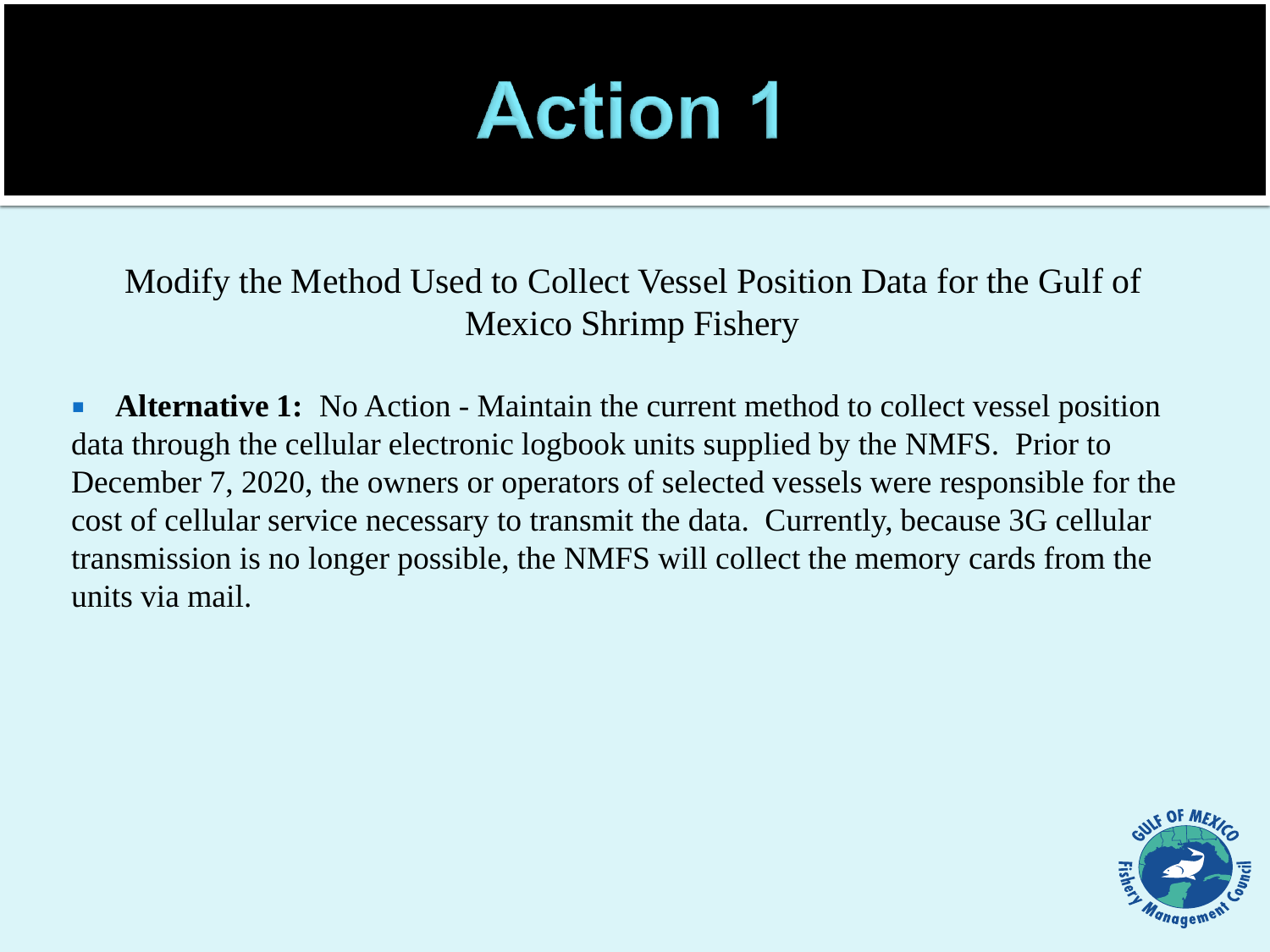Modify the Method Used to Collect Vessel Position Data for the Gulf of Mexico Shrimp Fishery

**Alternative 2:** The owner or operator of a shrimp vessel with a valid or renewable Gulf shrimp moratorium permit (SPGM) would be required to install an approved vessel monitoring system (VMS) that archives vessel position and automatically transmits that data via cellular service to NMFS.

- **Option 2a:** If selected by the Science and Research Director (SRD), the owner or operator of a shrimp vessel with a valid or renewable SPGM would be required to install an approved device, as defined in the alternative.
- **Option 2b:** All owners or operators of a shrimp vessel with a valid or renewable SPGM would be required to install an approved device, as defined in the alternative.

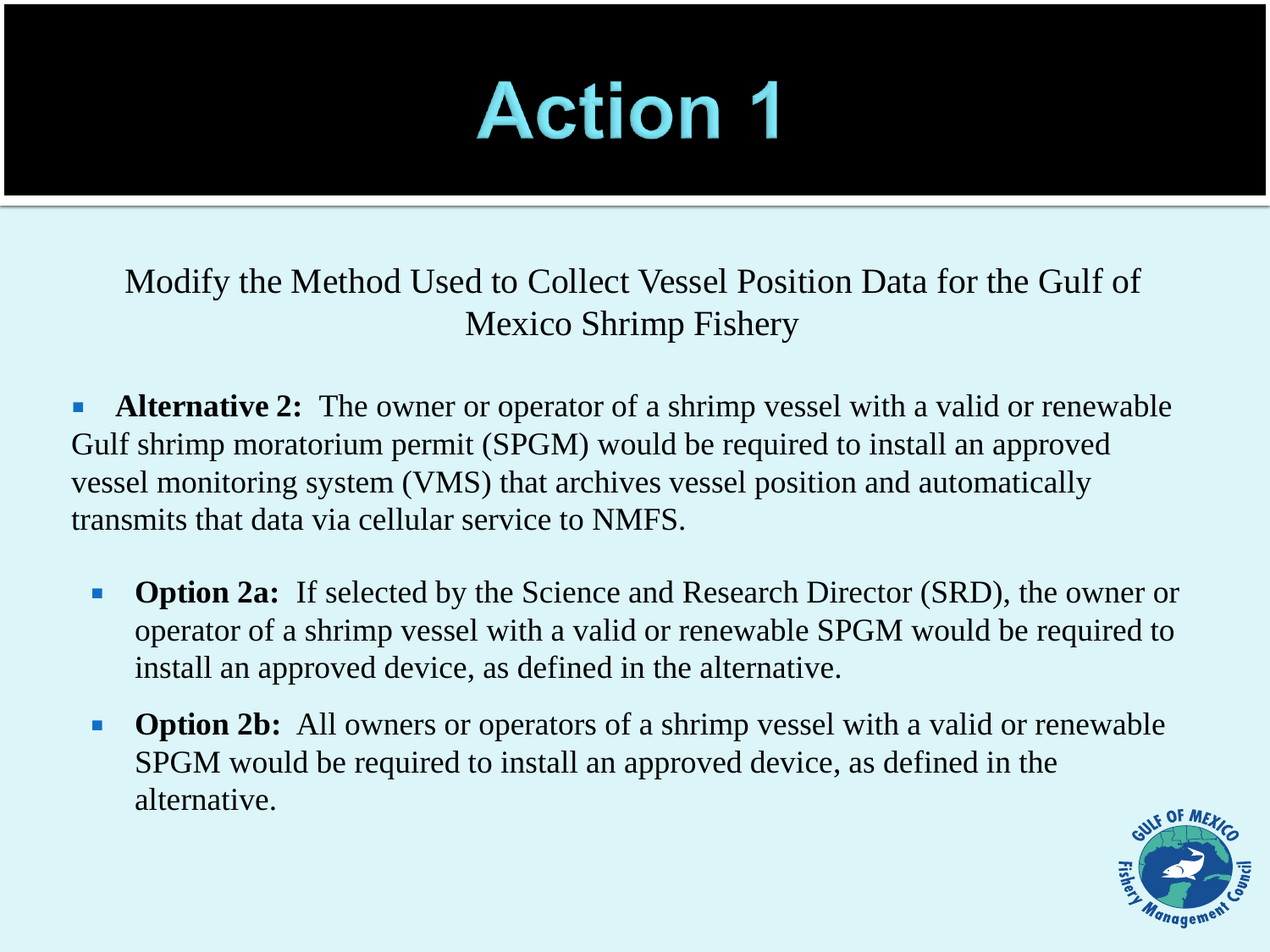#### For **Alternative 2**

**• Owners or operators of vessels with more than one permit requiring VMS would** need to comply with all the requirements for each permit, as could be the case with Gulf shrimp vessels that possess permits in other fisheries with VMS requirements.

 As of July 21, 2021, there were 1,360 vessels with valid or renewable SPGM permits.

 Of these 1,360 vessels, 465 had permits in other fisheries; of those 465, an estimated 119 vessels are required to comply with VMS requirements in other fisheries.

Most of these 119 vessels have South Atlantic rock shrimp limited access (RSLA) permits (83), while others have commercial Gulf reef fish (RR) permits, charter/headboat permits for Gulf reef fish (RCG) or coastal migratory pelagic species (CHG), or various Atlantic highly migratory species (HMS) permits that require VMS when various types of gear are on board (e.g., pelagic longline, bottom longline, gillnet, etc.) and/or at certain times of year or in certain areas.

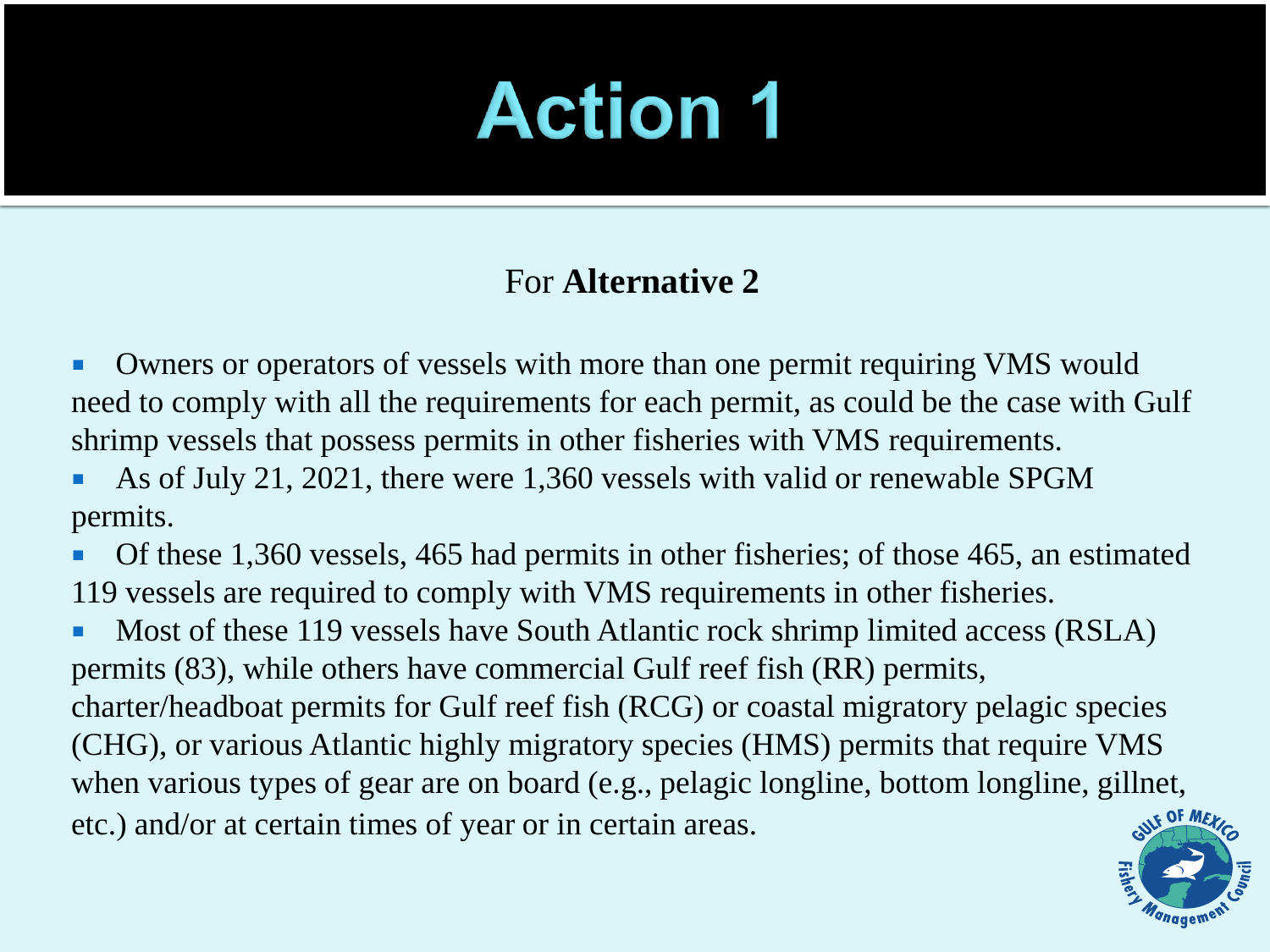For **Options a** and **b** (under **Alternatives 2** and **3**)

■ Under **Option a**, program costs would be imposed solely on the subset of the industry selected to participate.

**• Option b** would provide census level data in the EEZ, rather than a subset of data, for estimating total effort and monitoring the sea turtle effort threshold.

**• Option b** avoids the assumption that a representative sample of the fleet now would continue to be representative of the fishery in the future, without re-drawing the sample periodically.

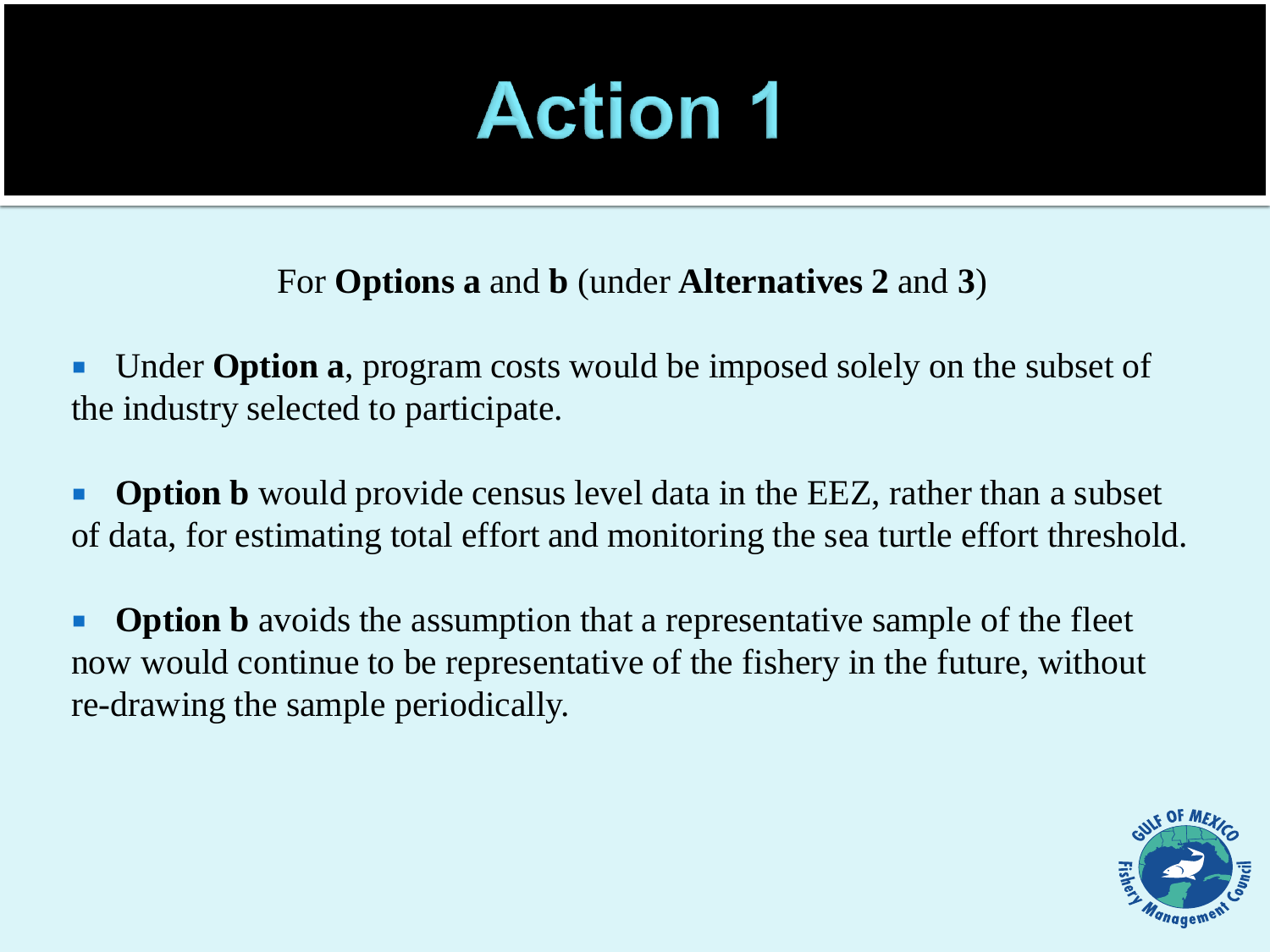Modify the Method Used to Collect Vessel Position Data for the Gulf of Mexico Shrimp Fishery

**Alternative 3:** The owner or operator of a shrimp vessel with a valid or renewable SPGM would be required to install an approved electronic logbook that archives vessel position and automatically transmits that data via cellular service to NMFS.

- **Option 3a:** If selected by SRD, the owner or operator of a shrimp vessel with a valid or renewable SPGM would be required to install an approved device, as defined in the alternative.
- **Option 3b:** All owners or operators of a shrimp vessel with a valid or renewable SPGM would be required to install an approved device, as defined in the alternative.

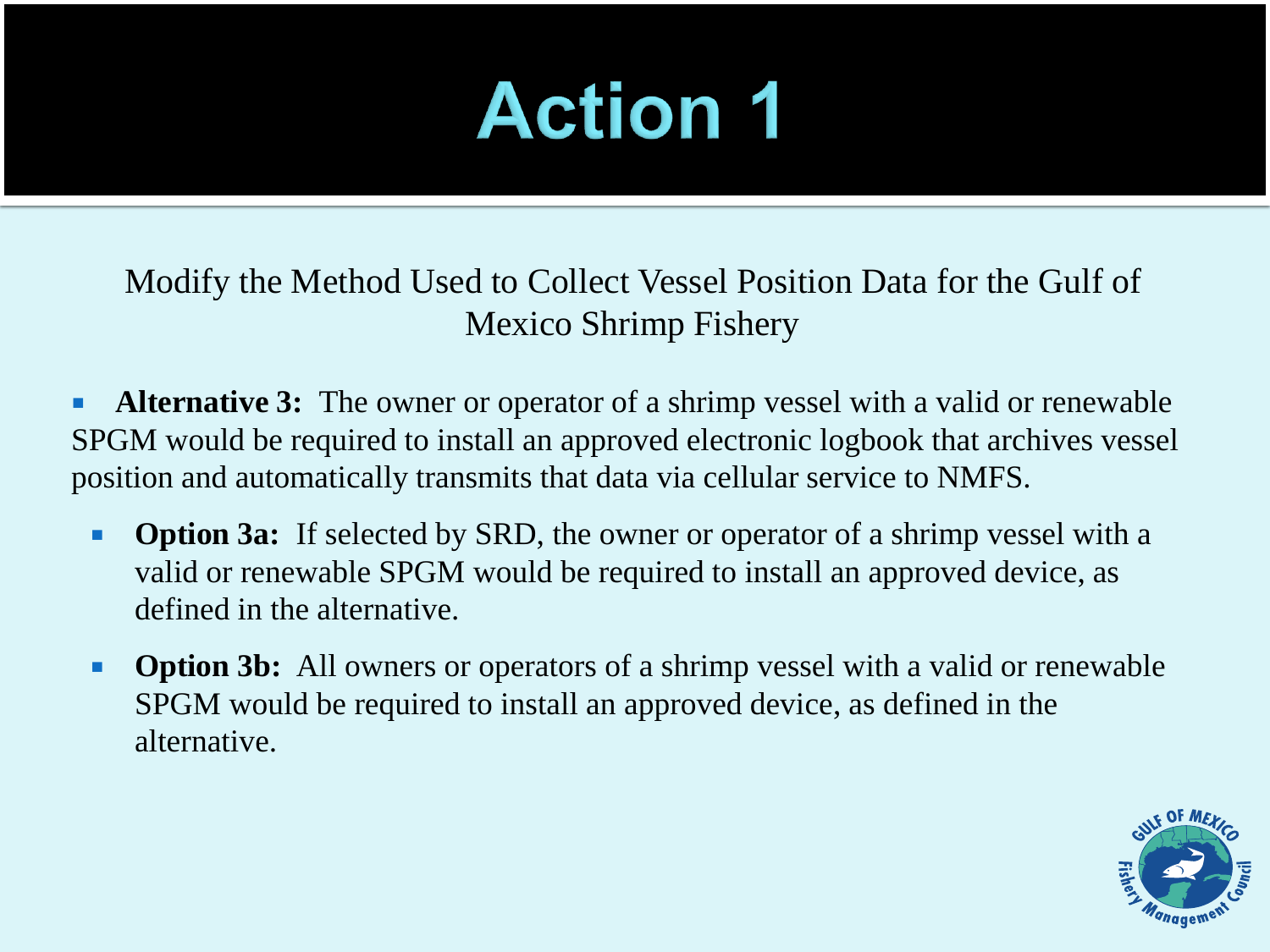# **Action 1 – VMS units and costs**

 The next slide shows a range of costs for VMS units, that either use cellular or satellite transmission, that have already been approved or are undergoing approval by the VMS program. (This was presented at the April Council meeting by Dr. Gloeckner.)

Appendix C has the list of approved VMS units for the Gulf for-hire fisheries.

Items that will need to be further examined include the transmission costs, based on the ping rate (every 10 minutes) and the lifespan of a typical VMS unit.

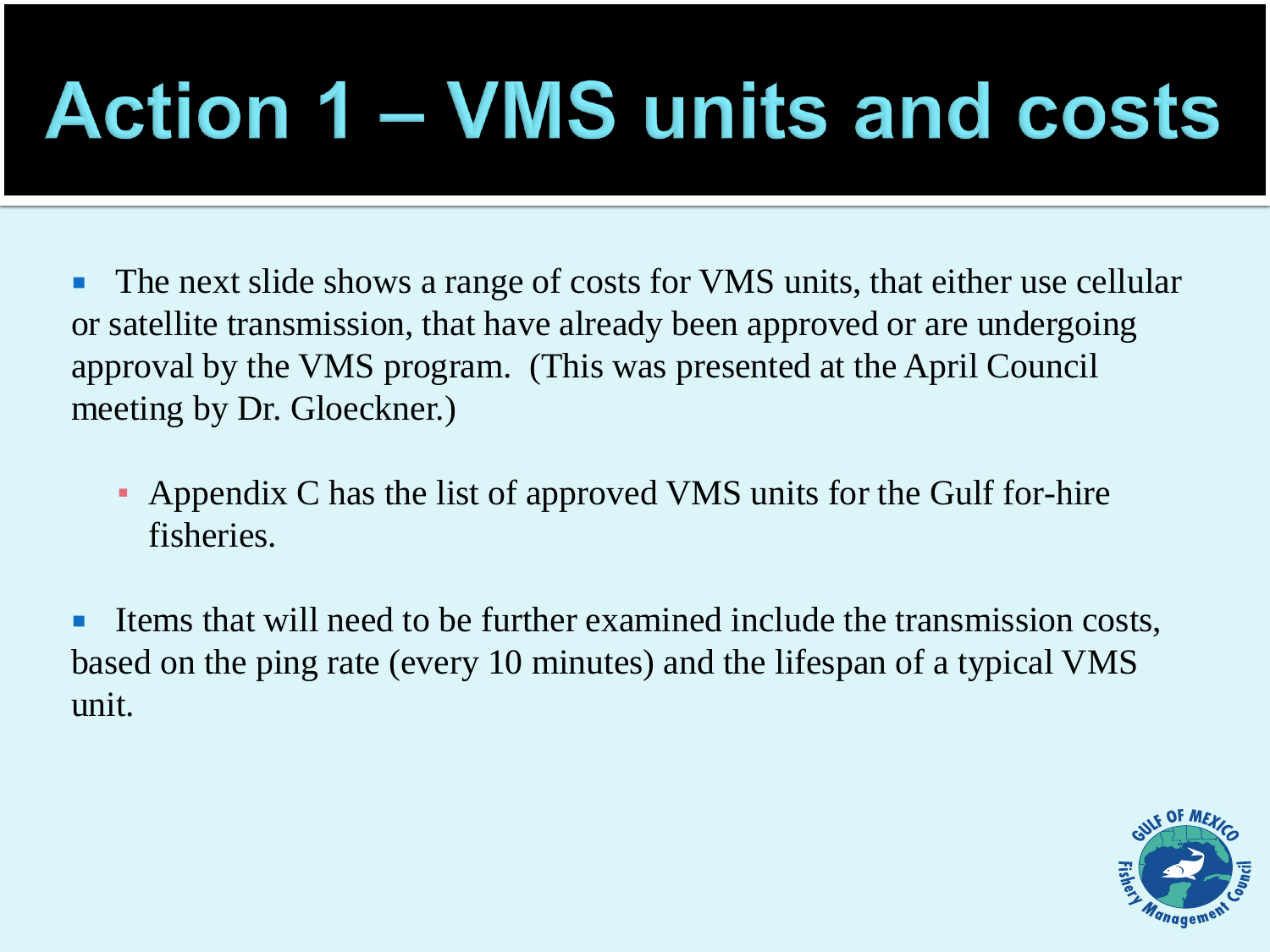#### **Possible options for "quick" type approval**

|                                  |   | Satellite Cellular/ | hardware cost               | Transmission                | Installation type  |
|----------------------------------|---|---------------------|-----------------------------|-----------------------------|--------------------|
| Unit                             |   | <b>Hybrid</b>       | estimate                    | cost estimate               |                    |
| AddValue iFleetONE               | Y |                     | \$3,000                     | $?$ (no response)           | marine electrician |
|                                  |   |                     |                             | $$20/m$ onth                |                    |
| Faria FB eTerm-C*                |   | Y                   | \$1,995                     | after 1st year <sup>1</sup> | "Plug and Play"    |
| Faria WatchDog 750VMS            |   |                     |                             |                             |                    |
| (with Messaging Terminal)        | Υ |                     | \$3,150                     | $$100-200$                  | marine electrician |
| GlobalStar Smartone Solar        | Y |                     | \$300-500                   | \$30/month                  | "Plug and Play"    |
| Nautic Alert, Insight X2         | Y |                     | \$2,599                     | \$150/month                 | "Plug and Play"    |
| <b>Omnicom Mcmurdo FMCT/G</b>    |   |                     | \$2,095                     | $$150-$                     |                    |
| with Tablet                      | Y |                     | (introductor) <sup>2</sup>  | 300/month                   | "Plug and Play"    |
| Omnicom McMurdo FMCT/G           |   |                     | \$1,595                     | $$150-$                     |                    |
| without Tablet                   | Y |                     | (Introductory) <sup>2</sup> | 300/month                   | "Plug and Play"    |
|                                  |   |                     |                             | No Quote                    |                    |
|                                  |   |                     |                             | without                     |                    |
| Skymate m1600 VMS                | Y |                     | \$3,000                     | regulations                 | marine electrician |
| Woods Hole Group - NEMO*         |   | Y                   | \$500                       | \$350/year                  | "Plug and Play"    |
| <b>Woods Hole Group - Triton</b> |   |                     |                             |                             |                    |
| Advanced                         | Y |                     | \$3,000                     | \$150/month                 | marine electrician |

<sup>1</sup>Free the first year <sup>2</sup>First unit purchased \*pending approval for SEFIER

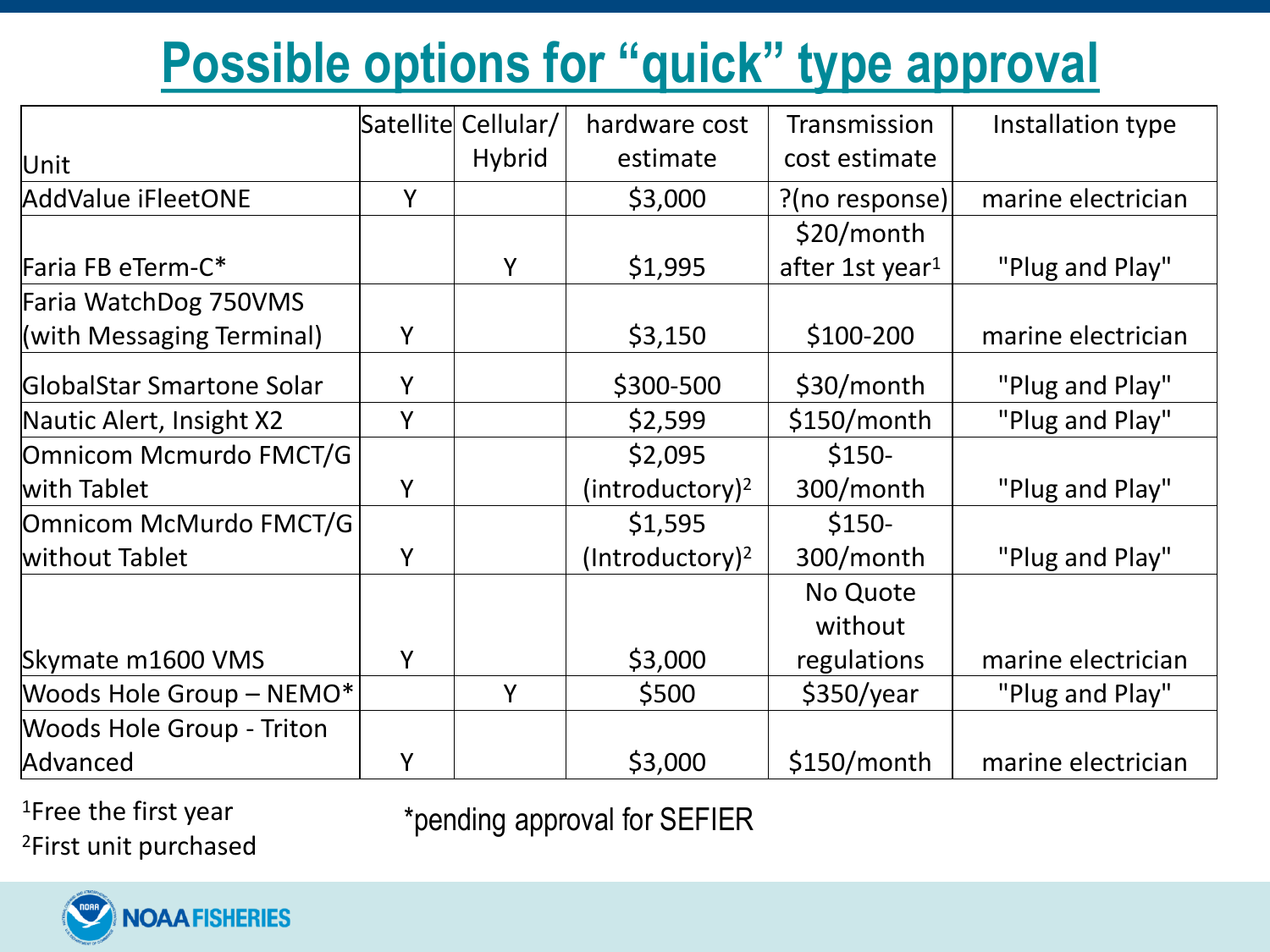## **Draft Action 2**

Power Down Exemptions for VMS

• Note: An alternative in this action would need to be selected only if VMS is selected in the preferred alternative of Action 1.

**Alternative 1:** No Action - No power down exemptions for the vessel position data reporting program selected under Action 1 are permitted.

**Alternative 2.** An owner or operator of a vessel subject to the requirement to have a VMS operating at all times as specified in Action 1 can be exempted from that requirement and may power down the required VMS unit if the vessel would be continuously out of the water or in port for more than 72 consecutive hours. For the purposes of this alternative, "in port" means secured at a land-based facility, or moored or anchored after the return to a dock, berth, beach, seawall, or ramp.

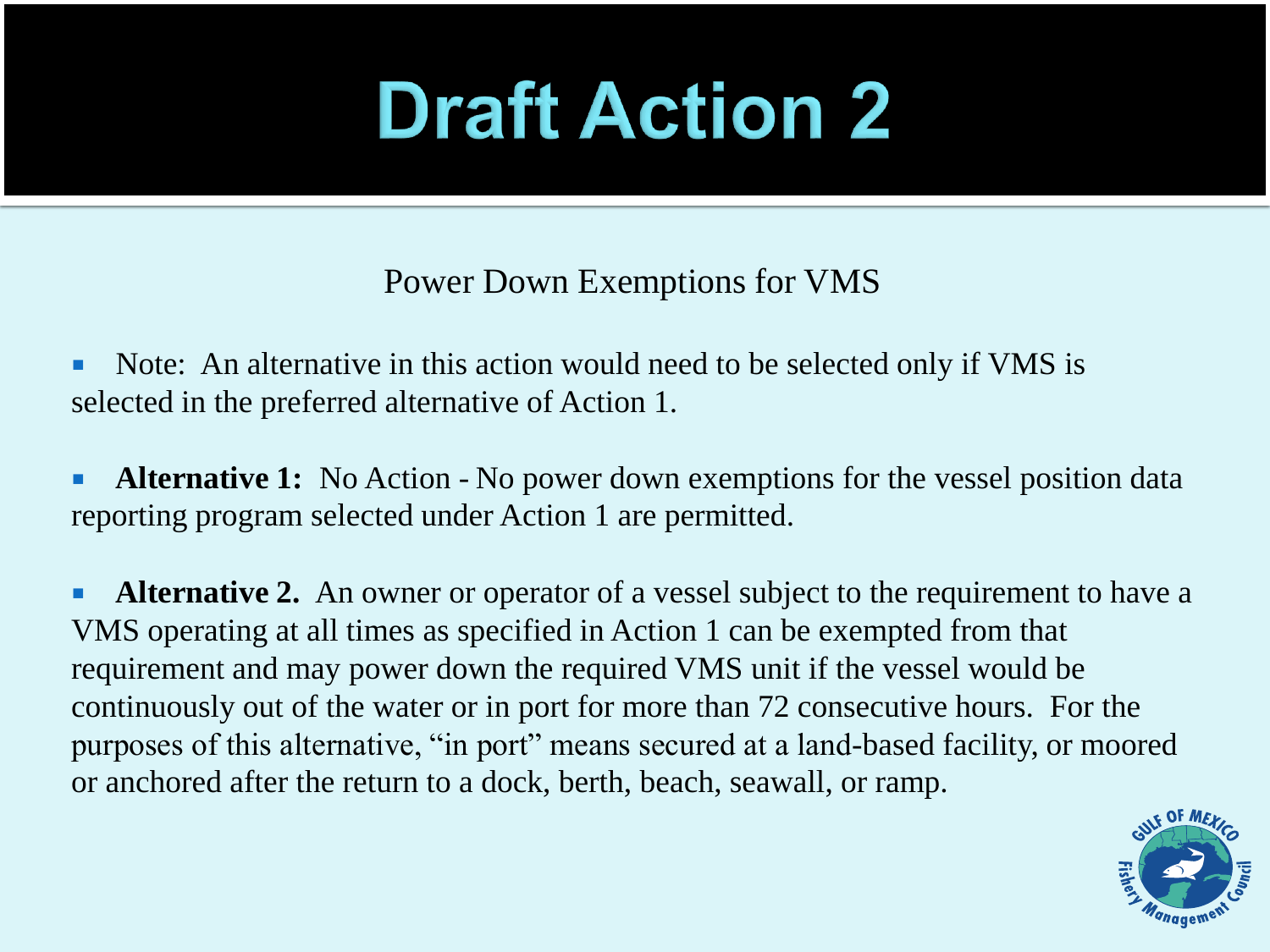## **Draft Action 2**

Power Down Exemptions for VMS

**Alternative 3.** An owner or operator of a vessel subject to the requirement to have a VMS operating at all times as specified in Action 1 can be exempted from that requirement and may power down the required VMS unit if the vessel would be operating outside of the U.S. Gulf of Mexico waters.

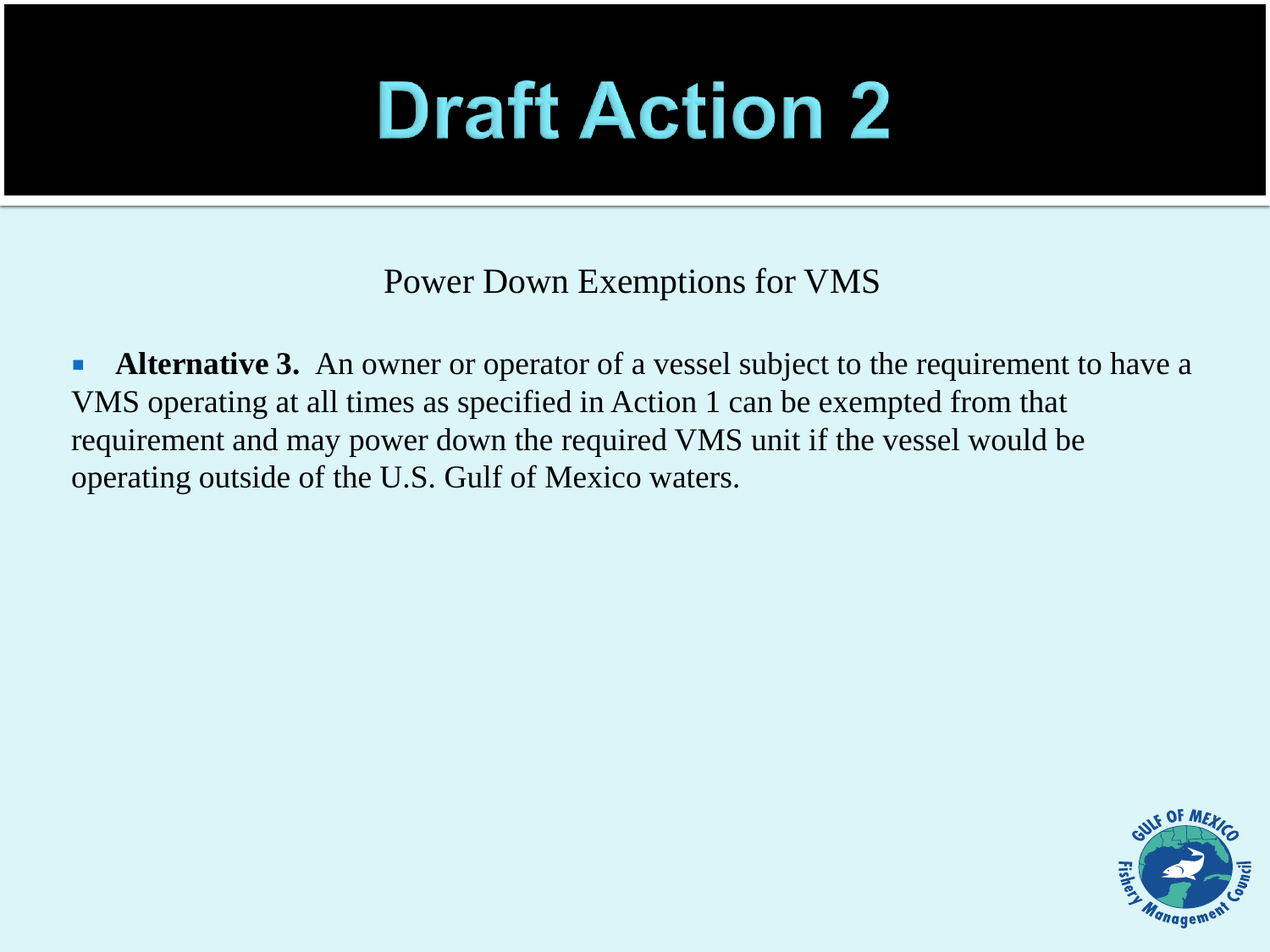## **Draft Action 2**

Another example – relates to when the device is powered on

#### §**622.205 Vessel monitoring systems (VMSs).**

 (a) *VMS requirement for South Atlantic rock shrimp.* An owner or operator of a vessel that has been issued a limited access endorsement for South Atlantic rock shrimp (until January 27, 2010) or a Commercial Vessel Permit for Rock Shrimp (South Atlantic EEZ) must ensure that such vessel has an operating VMS approved by NMFS for use in the South Atlantic rock shrimp fishery on board when on a trip in the South Atlantic. An operating VMS includes an operating mobile transmitting unit on the vessel and a functioning communication link between the unit and NMFS as provided by a NMFS-approved communication service provider.